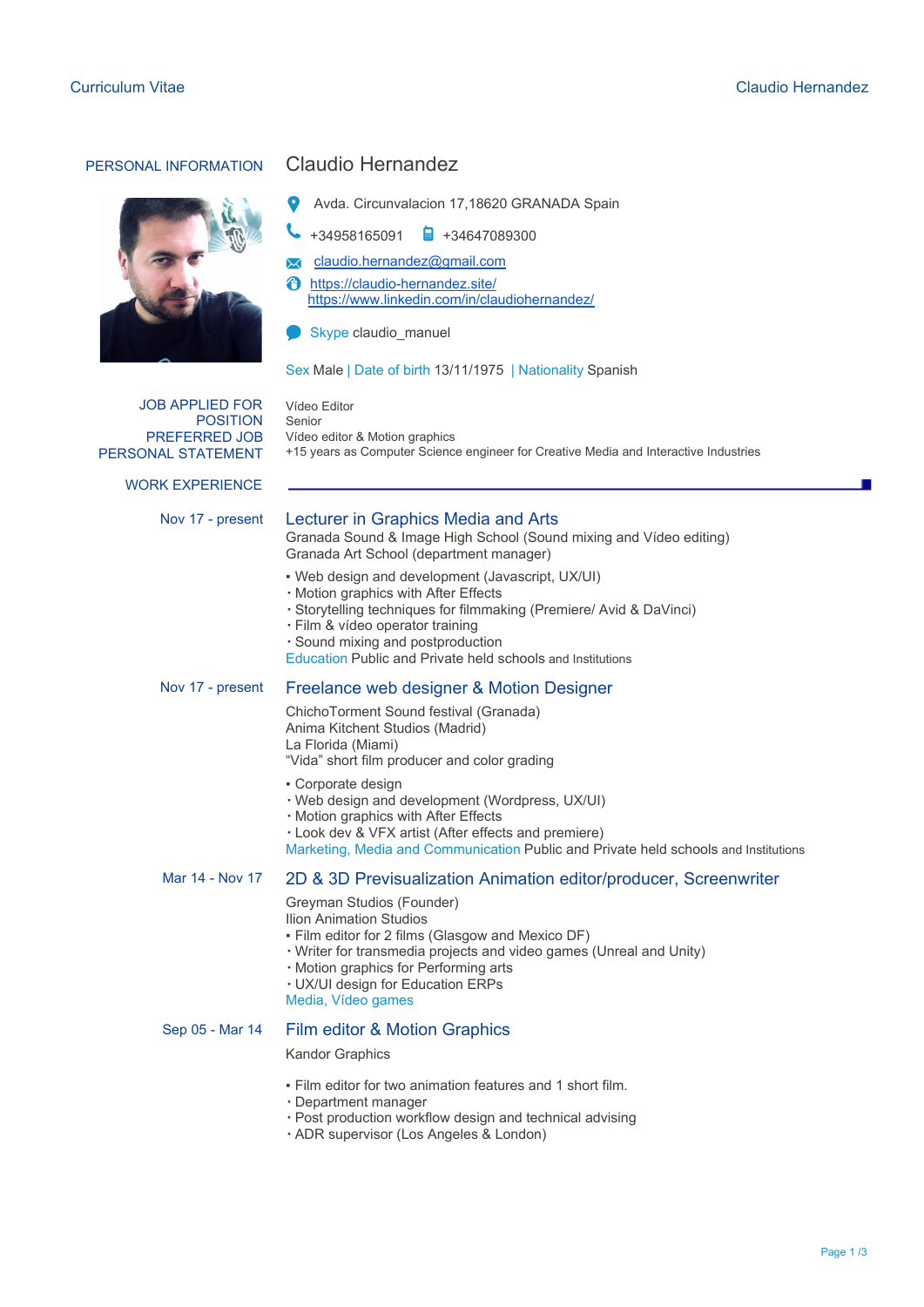| <b>EDUCATION AND TRAINING</b>                                      |                                                                                                                                                                                                                                                                                                                                            |                |                         |                   |                 |
|--------------------------------------------------------------------|--------------------------------------------------------------------------------------------------------------------------------------------------------------------------------------------------------------------------------------------------------------------------------------------------------------------------------------------|----------------|-------------------------|-------------------|-----------------|
| Sept 93 - May 99                                                   | <b>Computer Science Bachelor</b><br>University of Granada, Spain                                                                                                                                                                                                                                                                           |                |                         |                   |                 |
| Oct 01 - May 02                                                    | - Computer graphics, programming and IT projects management<br><b>Digital Vídeo Post Production</b><br>CEV, Madrid<br>• Vídeo editing, VFX Compositing, Technical Setups                                                                                                                                                                   |                |                         |                   |                 |
| <b>PERSONAL SKILLS</b>                                             |                                                                                                                                                                                                                                                                                                                                            |                |                         |                   |                 |
| Mother tongue(s)                                                   | <b>Spanish</b>                                                                                                                                                                                                                                                                                                                             |                |                         |                   |                 |
| Other language(s)                                                  | <b>UNDERSTANDING</b>                                                                                                                                                                                                                                                                                                                       |                | <b>SPEAKING</b>         |                   | <b>WRITING</b>  |
|                                                                    | Listening                                                                                                                                                                                                                                                                                                                                  | Reading        | Spoken interaction      | Spoken production |                 |
| <b>English</b>                                                     | C <sub>1</sub>                                                                                                                                                                                                                                                                                                                             | C <sub>1</sub> | C <sub>1</sub>          | C <sub>1</sub>    | C <sub>1</sub>  |
|                                                                    | <b>Cambridge Advanced English C1</b>                                                                                                                                                                                                                                                                                                       |                |                         |                   |                 |
| <b>French</b>                                                      | <b>B2</b>                                                                                                                                                                                                                                                                                                                                  | <b>B2</b>      | <b>B2</b>               | <b>B2</b>         | <b>B2</b>       |
|                                                                    |                                                                                                                                                                                                                                                                                                                                            |                | <b>High School</b>      |                   |                 |
| Organisational / managerial<br><b>skills</b><br>Job-related skills | • Founder of 2 companies and editorial/design department management in three companies<br>• Logical thinking and analytical mind.<br>• Attention to details<br>• Empathy<br>• An eye for proportion and aesthetics<br>• Tolerance to criticism<br>Goog command in minimal valuable product approach based on Scrum and<br>Lean methodology |                |                         |                   |                 |
| <b>Digital skills</b>                                              | SELF-ASSESSMENT                                                                                                                                                                                                                                                                                                                            |                |                         |                   |                 |
|                                                                    | <b>Information</b><br>processing                                                                                                                                                                                                                                                                                                           | Communication  | <b>Content creation</b> | Safety            | Problem solving |
|                                                                    | Pro                                                                                                                                                                                                                                                                                                                                        | Pro            | Pro                     | Pro               | Pro             |
|                                                                    | Levels: Basic user - Independent user - Proficient user<br>Digital competences - Self-assessment grid                                                                                                                                                                                                                                      |                |                         |                   |                 |
|                                                                    | Replace with name of ICT-certificates                                                                                                                                                                                                                                                                                                      |                |                         |                   |                 |
|                                                                    | - Advanced command of Office Suite (Word, Excel, Power Point)<br>· Advanced command of Cloud based Google apps (Doc, Spreadsheet, Presentation, Forms)<br>· Advanced online based repository and version control tools (Github)<br>· Advanced user of classic/headless CMS (Wordpress, Contentful)                                         |                |                         |                   |                 |
| Other skills                                                       | 3D Modelling, Python, Javascript coding.                                                                                                                                                                                                                                                                                                   |                |                         |                   |                 |
| <b>Driving licence</b>                                             | B                                                                                                                                                                                                                                                                                                                                          |                |                         |                   |                 |